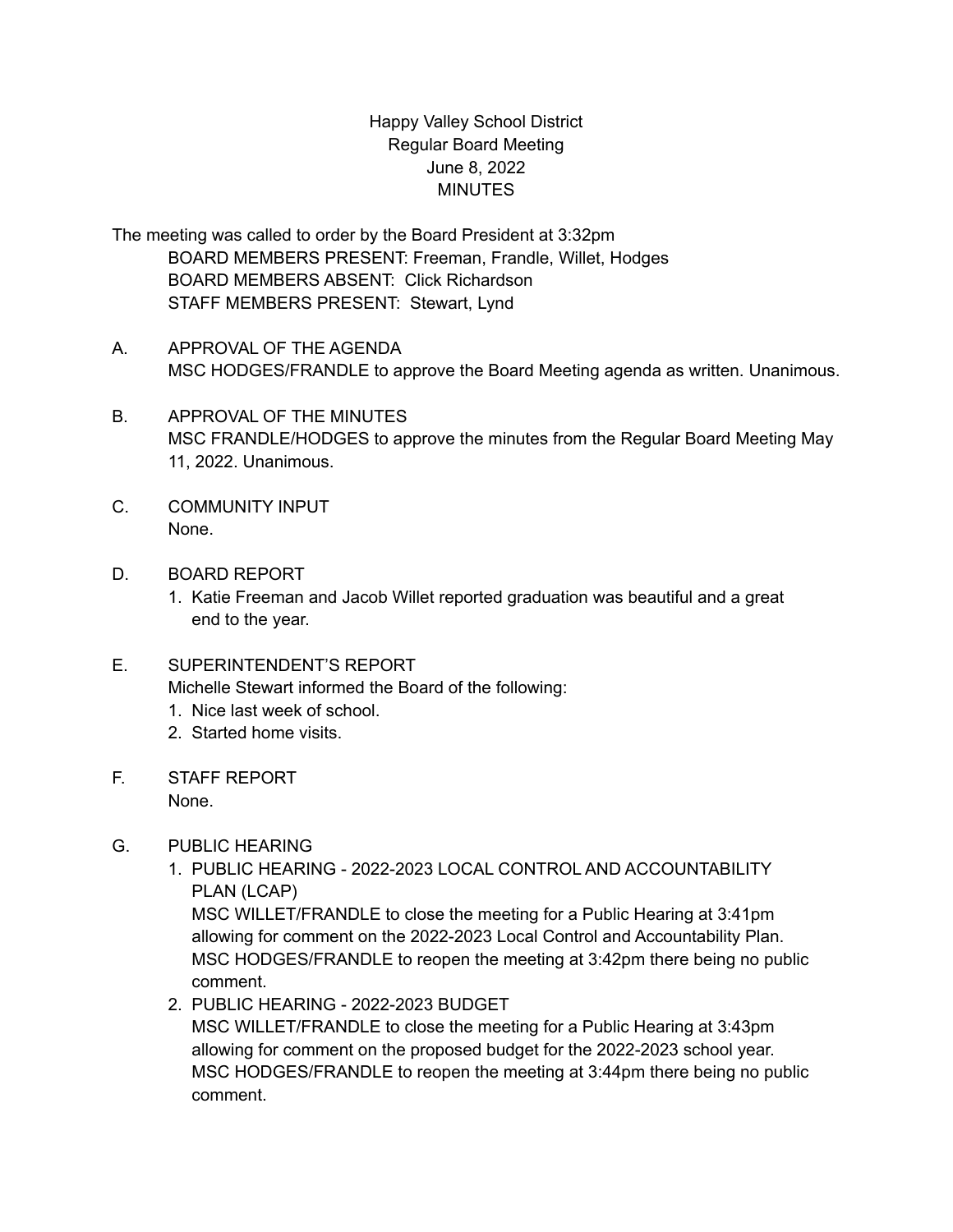- 3. PUBLIC HEARING 2021-2022 PROPOSITION 30 FUNDING USAGE AND REPORTING MSC WILLET/FRANDLE to close the meeting for a Public Hearing at 3:45pm allowing for comment on the 2021-2022 Proposition 30 Funding Usage and reporting. MSC HODGES/FRANDLE to reopen the meeting at 3:46pm there being no public comment.
- H. INFORMATION ITEMS
	- 1. FIRST READING 2022-2023 LOCAL CONTROL AND ACCOUNTABILITY PLAN The Board received a first reading of the 2022-2023 Local Control and Accountability Plan. There were no questions or further input.
	- 2. LOCAL INDICATORS CALIFORNIA SCHOOL DASHBOARD The Board received information regarding the Local Indicators for Happy Valley School.
	- 3. PARENT SURVEY The Board received information regarding the 2021-2022 parent survey.
	- 4. KINDERGARTEN EXTENDED DAY

The Board received information regarding an extended day for Kindergarten. BP 6112.

5. FIRST READING 2022-2023 BUDGET

The Board received a first reading of the 2022-2023 Budget. Michelle Stewart explained to the Board, Happy Valley's reserves in excess of the minimum and the reasons for the reserves. The 2022-2023 Budget Adoption Statement of Reasons Over Minimum was gone over stating the uses for these reserves. There were no questions or further input.

6. ENDOWMENT FUND STATEMENT The Board received information regarding the Endowment Fund Statement from the last quarter.

## I. ACTION ITEMS

- 1. BOARD RESOLUTION #21-22-06 PROPOSITION 30 FUNDING USAGE AND REPORTING MSC WILLET/HODGES to approve Resolution #21-22-06, 2021-2022 Proposition 30 Funding Usage and Reporting. Unanimous.
- 2. BOARD RESOLUTION #21-22-07 YEAR END TRANSFERS MSC HODGES/WILLET to approve Resolution #21-22-07, Authorizing Necessary end of year transfers. Unanimous.
- 3. BOARD RESOLUTION #21-22-08 AUTHORIZING ANNUAL TRANSFER OF COUNTY ENDOWMENT FUND 57 FUND TO FUND 01 GENERAL FUND MSC HODGES/WILLET to approve Resolution #21-22-08, Authorization the Annual transfer of money from Fund 57 to Fund 01. Unanimous.
- 4. BOARD RESOLUTION #21-22-09 AUTHORIZING ANNUAL TRANSFER OF GENERAL FUND 01 FUNDS TO FUND 17 SPECIAL RESERVE FUND FOR OTHER